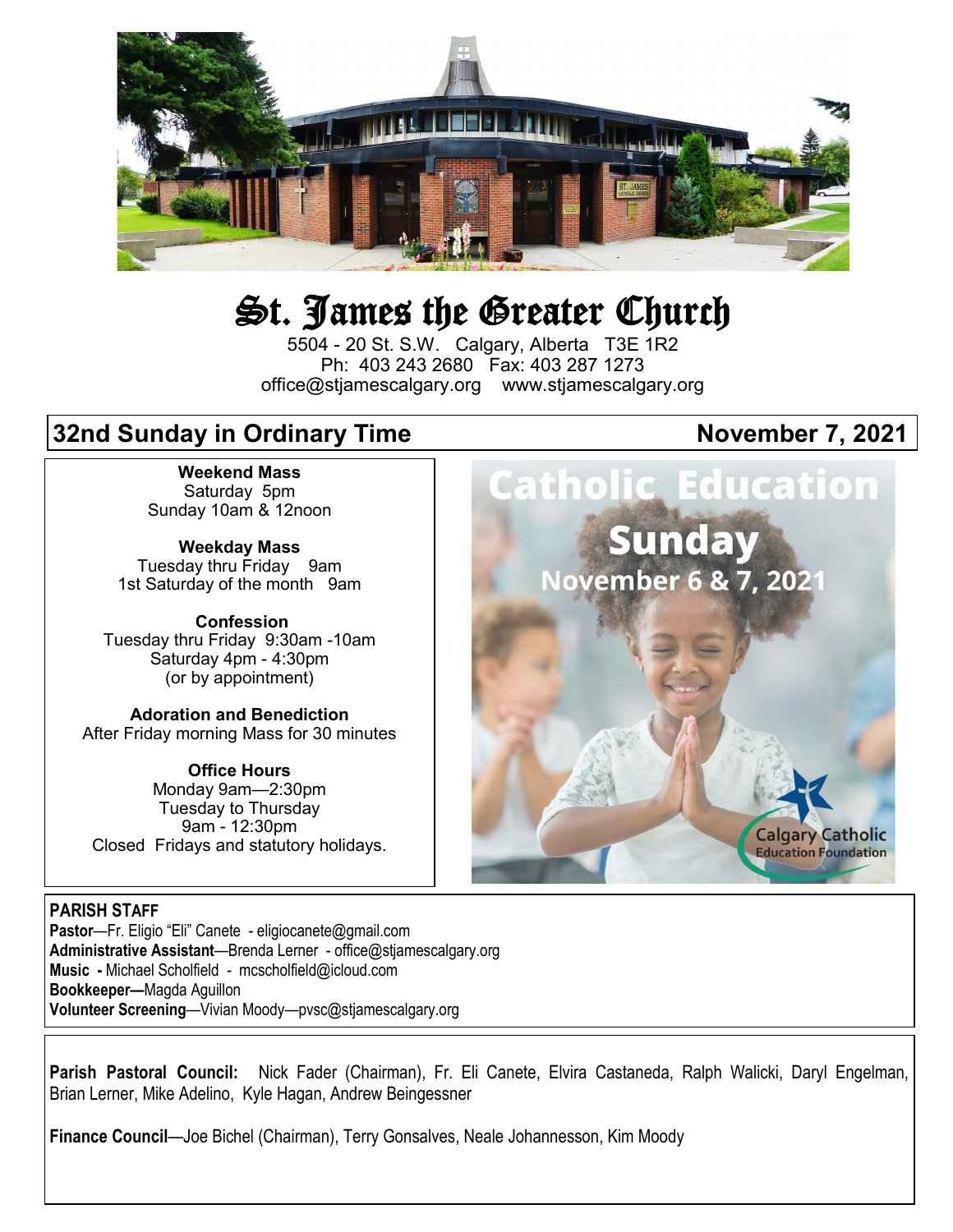#### **The Shepherd Speaks—Fr. Eli Canete**

In the Gospel story this weekend, we see how Jesus put things into a quite unique perspective. For Jesus, what truly matters is not what is exterior, but what lies within the heart. This, of course, is why Jesus praises the poor widow so lavishly. They have all put in money they had over, but she from the little she had has put in everything she possessed, all she had to live on.

 The worshipers calmly entered the temple, depositing their donations into the treasury near the door. Sitting in a chair nearby, Jesus noted the amounts of money each dropped into the treasury. Then, he called the twelve over to share His insights about the wealthy and the poor, the big checks, and the small coins.

 One person had deeply impressed Jesus, a poor widow who had given him a mere pittance, compared to most of the others. No doubt, Jesus prefaced His remarks with the reminder that He was not condemning the big gifts by praising the small ones.

 That would have been foolish, for the temple needed large donations to continue as a place of worship. Although, the widow gave only two paltry coins, worth but a few cents, Jesus was impressed.

 Jesus praised her because it was a high percentage gift. The others, He said, gave from their surplus wealth but she gave from her want. The wealthy gave a tiny fraction of what they possessed, but she gave everything she had.

 The value of the gift was nothing, but Jesus saw the value of the giver. Today, many people feel that money is a forbidden topic in the pulpit, which is unspiritual and unworthy to be associated with worship services. Some even say, that is why they avoid church. However, Jesus saw no conflict between scrutinizing the collection basket and preaching the Kingdom of God.

 How much money does it cost? Is a phrase continually om our minds and lips? The cost of maintaining the Church and its needs is a heavy and challenging task and mission that we all share.

 And I do say, thank you for all your help and assistance. God sees your noble intentions and God continues to bless you that you continue to also become a blessing to others. I do not see this Gospel as trying to embarrass the rich to donate more to Church and charity but as a call for each one of us, a call for all of us to be generous.

 Being poor and less in life does not absolve one from this. Two small coins are very pleasing to God if that is all we can afford. Regardless of the amount, each should make some offering, and it will be valuable if it flows from a spirit of sincere generosity.

 The story of the poor widow is meant to spark a conversion of the heart. It is a significant risk to surrender everything of value. But, when we surrender to a Merciful God, it is called trust.

#### **MASS INTENTIONS**

| 9:00am  | <b>Tuesday, November 9</b><br>Maria & Giovanni Petrollini—R/S                 |
|---------|-------------------------------------------------------------------------------|
| 9:00am  | <b>Wednesday, November 10</b><br>Velma O'Reilly-R/S                           |
| 9:00am  | <b>Thursday, November 11</b><br><b>Remembrance Day Mass</b><br>Moe Nasser-R/S |
| 9:00am  | Friday, November 12<br>Dominic Petrollini-R/S                                 |
| 5:00pm  | <b>Saturday, November 13</b><br>Alfred Funke-R/S                              |
| 10:00am | <b>Sunday, November 14</b><br>Pedro Luis Paulo-R/S                            |

#### **Catholic Education Sunday**

Join us in celebrating Catholic Education Sunday on November 6 & 7, 2021. Together with our community, let us unite to support and give thanks for Catholic education in Alberta.

Your dedicated donation will provide enhanced learning opportunities for Calgary and area Catholic students. For more information, please visit [https://theccef.ca/who](https://theccef.ca/who-we-are/news-events/catholic-education-sunday.html)-we-are/news-events/ catholic-education-[sunday.html](https://theccef.ca/who-we-are/news-events/catholic-education-sunday.html)

Envelopes are available at the SW entrance of the church.



Don't forget the<br>Ton't forget this<br>time change this Sunday!

#### **October 31**

| Regular     | \$3991 |
|-------------|--------|
| <b>PAPS</b> | \$2748 |
|             | \$6739 |

2021 Together in Action Goal: \$25,353 Collected: \$17,765 *Please help us reach our TIA goal!*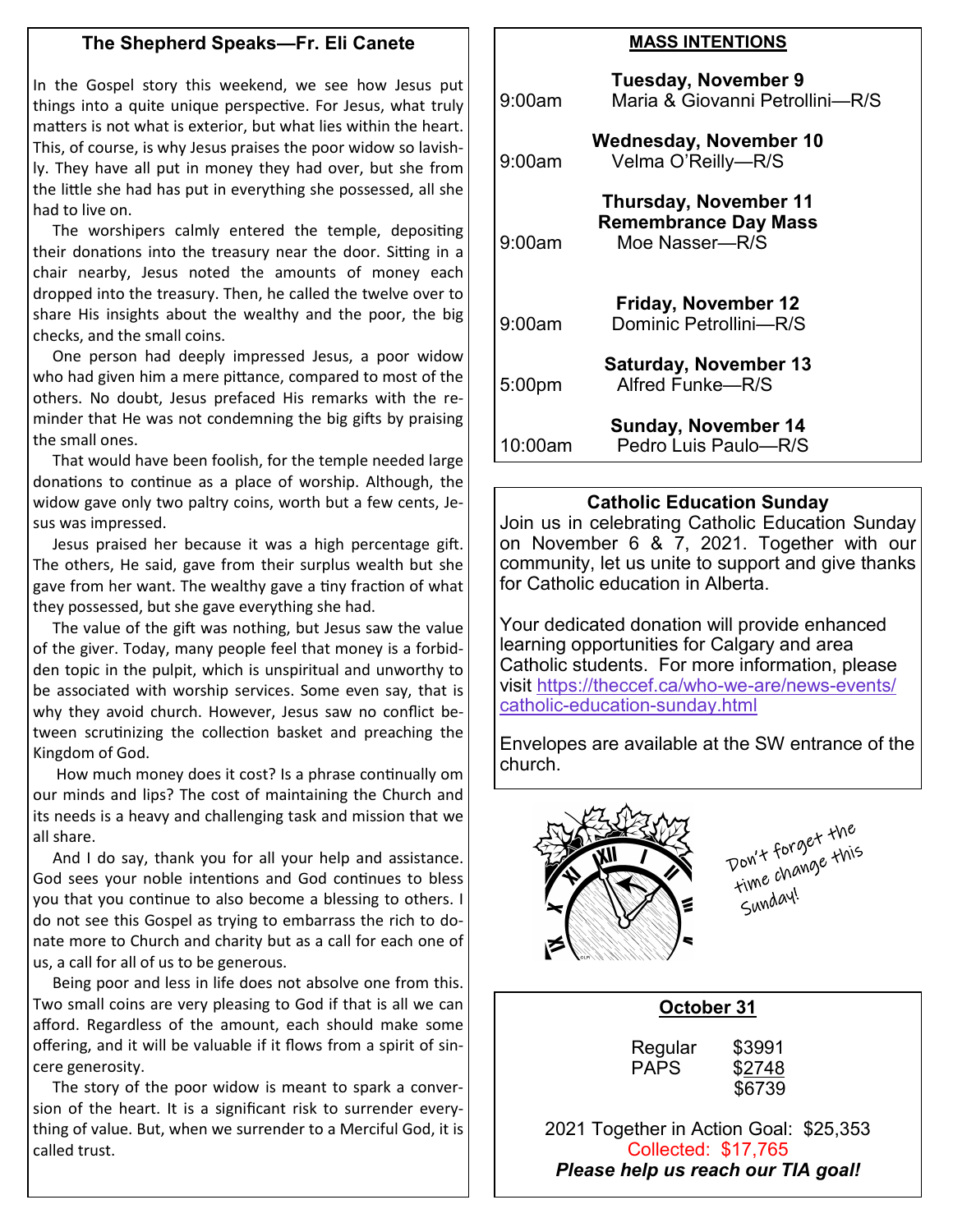#### **2021-2023 Synod Walking Together As the Church**

 Pope Francis has convoked the whole Church to embark on a two-year journey of *encountering*, *listening* and *discerning* whether we, the Christian community, embody Jesus' walking with us, which is both a gift and a task.

 The XVI Ordinary General Assembly of the Synod of Bishops in 2023 on the themes of Communion, Participation and Mission has begun with the *listening* phase of the synodal process in all local Churches from October 2021 to April 2022.

 Bishop William McGrattan calls on all faithful, clergy and religious of the Diocese of Calgary to join him in this important journey of local gatherings in parishes, committees and ministry groups, lay associations, religious communities, Catholic schools and online participation. Summoned by the Lord Jesus and rooted in the Holy Spirit, together we will listen to answer this fundamental question:

 $\Box$  How is this "journeying together" happening today in our local Church?

 $\Box$  What steps does the Spirit invite us to take in order to grow in our "journeying together"?

 More information on the synodal process will be provided in the coming weeks. We mark the opening of the Diocesan phase of the Synod at all the Masses this weekend. Get involved in the Syndodal Process. For more information and to sign up for updates on the Synod on Synodality in our Diocese visit [catholicyyc.ca/synod](https://www.catholicyyc.ca/synod.html)

## **Book of Remembrance**

The Book of Remembrance will be displayed at the front of the church throughout the month of November. All those written in the book will be remembered at each Mass this month. In order to avoid the spread of Covid-19, parishioners who wish to have their loved ones entered in the book are asked to use the envelopes and paper provided to enter the names to be added. Brenda will collect these each week and add them to the book. Please do not write the names in yourself as in previous years. Monetary donations in a loved one's memory can also be made using the same envelopes near the Book of Remembrance.

**PLEASE NOTE:** If your loved one(s) were already added to the book in previous years, please do not add them again. **All** names written in the book are remembered at each Mass.

## **REMINDER TO PARISHIONERS – PETS**

Parishioners are reminded that the Diocese has a policy respecting the presence of animals in Church. Under that policy, no pets are permitted, with the exception of guide dogs.

## **Knights of Columbus Fundraising**

**Grey Cup Raffle Tickets**—\$2 each Now available from your friendly



neighborhood Knight or at the parish office during office hours only. Exact change needed. No cheques.

Help the Knights of Columbus help others! You can also help support the Knights in their fundraising efforts by:

\*Using the Knights' Co-op Membership when buying your groceries **Co-op #1051731** \*Bringing your empty bottles to Chinook Bottle Depot (108—61 Ave SE) and request funds be deposited to the Knights of Columbus St James Parish account

## **Installation Mass for Fr. Eli**

Bishop McGrattan will be celebrating our 5pm Mass on Saturday, November 13th for the Mass of Installation of Fr. Eli as pastor of St. James. No reception due to Covid-19 restrictions.

## **Resources for Children**

**Children's Liturgy for this week—[Click here](https://thekidsbulletin.files.wordpress.com/2021/10/the-kids-bulletin-32nd-sunday.pdf)**

## **Job Opportunity**

Do you want to work parttime with flexible hours? Are you fully bilingual in French and English? Ste. Famille Parish in Calgary is looking to fill two positions: Administrative Assistant and Pastoral Worker. For a description of the positions, visit the Ste. Famille website [http://www.saintefamille.ca/.](http://www.saintefamille.ca/) For more information, please call 403-228-3619 .